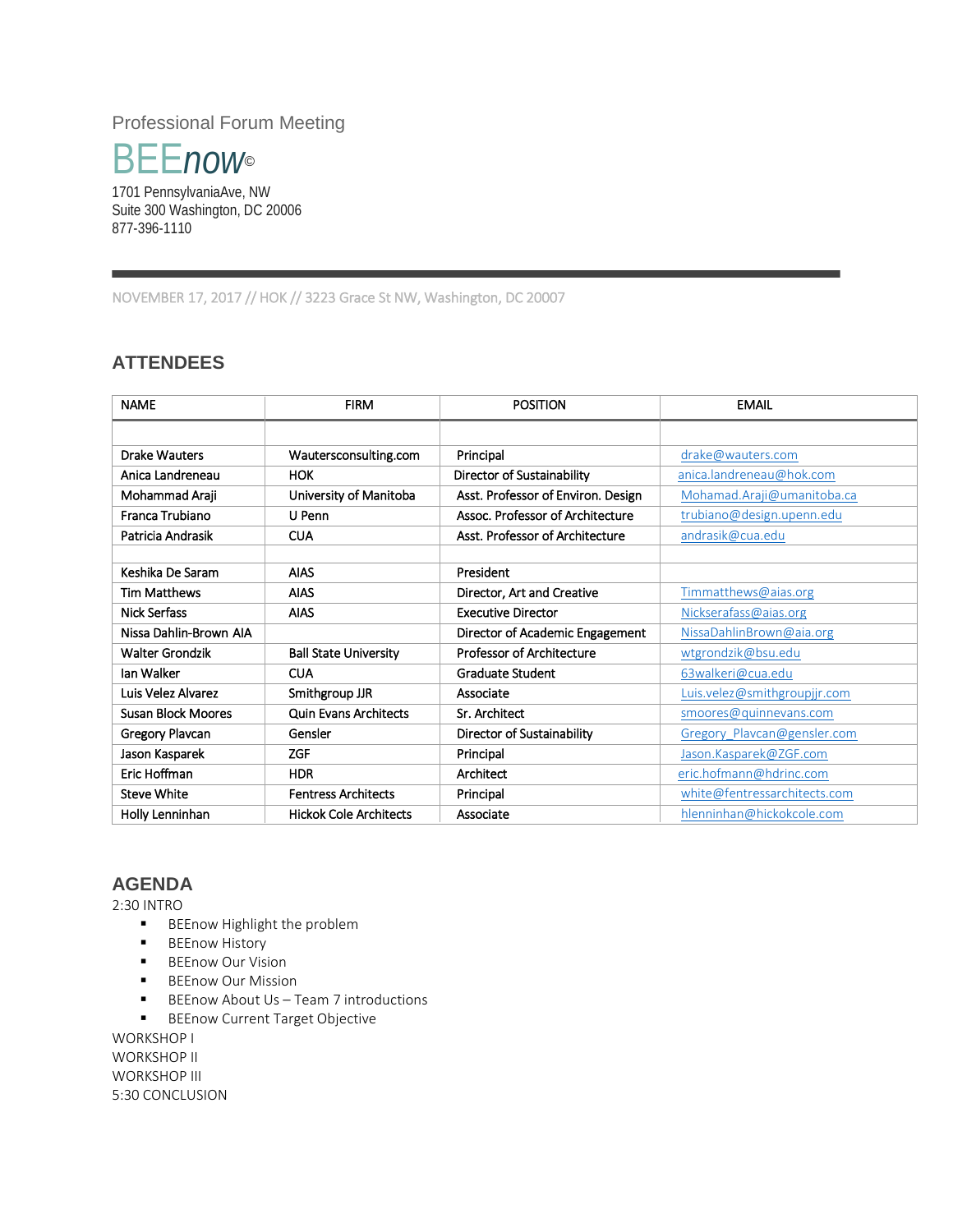## **NOTES**

- Problem: Sustainable design is not a requirement in architecture school. It's a presumption to study sustainability yet stuck in our old ways and there lacks a true methodology for teaching green building to aspiring architects of tomorrow.
- Cause/Effect: Firms are having to correct and adjust new hires to real world green thinking.
- Motivation: Students carry the motivation, knowledge, and skills.
- Level of Skills: Sus. Design students leave school with vast levels of skills. This certification helps balance the playing field for students and hiring firms.
- Curricular Driven: Not about on campus green facility promotion but truly the way students study and practice these techniques.
- Q: Is the skillset all over the map?
	- o *ZGF - Judging new hires skills is difficult...people are interested in green building but have very little background.*
	- o *HDR - Good in-house foundation attracts the right town.*
	- o *H.Cole - Higher ups not aware of tools and put a lot of reliance on younger generation for answers.*
- Design Thinking: Using the tools not just to run numbers but to apply them to everyday office scenarios.
- Faculty Leader? The credit breakdown forces schools to come together as a whole, not a lone wolf who can carry the whole program.
- Q: How is your firm stacking up?
	- o Gensler: Small group of people forces projects to take a lot of time, find themselves weighed down in the process.
	- o SmithGroup: integrated design process across fields. Still some who have yet to buy into net-zero design and are rather unaware.
	- o H.Cole: Starting 2030 challenge still all new to them.
	- o HDR: Implementation early on in design process and their projects result in a high performance building.
- Documentation: Trying not to add new forms of documentation/work load for faculty and school administration. Much of the data/documents come from accreditation documentation.
- Run Pilot: Determines how it affects school systems and reflects our voluntary dedication.
- Water: wasn't high interest topics, but cannot have discussion without waste and water treatment.
- IDP: Integrated design process ways to get most out of design process. Strengthen our tool communication and analytical delivery.
- Change INTEGRATed to INTEGRATive!
- IPAL: No one knows what IPAL is in professional world.
- Professional Power: The profession has the power to separate themselves from one another as distinctive individual members contributing to a bigger green picture. Firms need to push to standout as green builders and attract those truly devoted to the sustainable built environment.